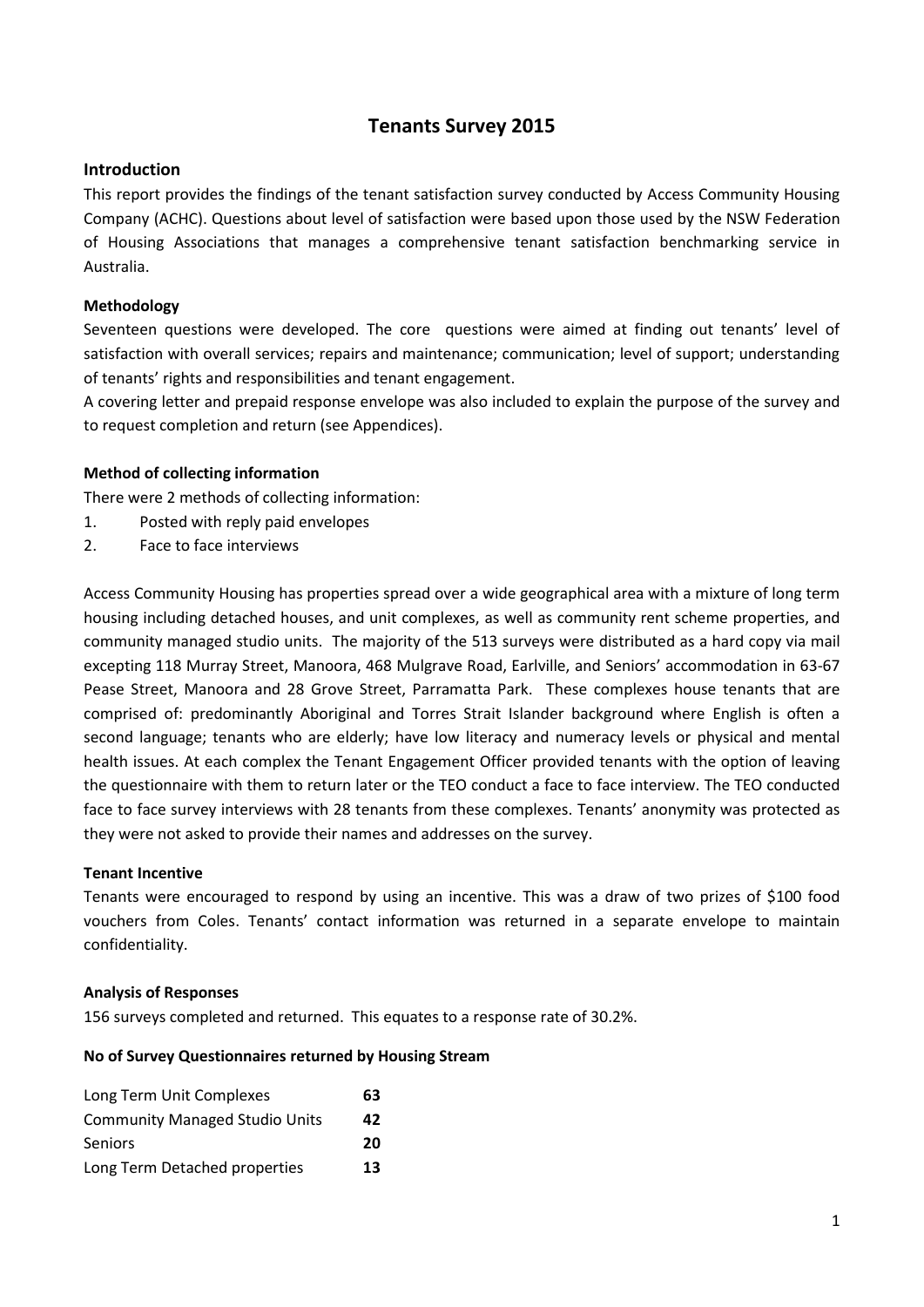| <b>Community Rent Scheme</b> | 11  |
|------------------------------|-----|
| Babinda properties           |     |
| Total                        | 156 |

The responses to the numbered questions were coded and entered into an Excel spread sheet to summarise the data using frequency distributions. A thematic qualitative analysis was conducted on the responses to the open ended questions data.

# **Demographic data**

#### **Gender of Respondents**

Female 50% Male 47% Unanswered 3%

#### **Age of Respondents**

| $18 - 34$ | 10% |
|-----------|-----|
| $35 - 54$ | 36% |
| 55 - 64   | 26% |
| $65 - 74$ | 17% |
| 75+       | 11% |

### **Length of tenancy**

| Less than 1 year  | 17% |
|-------------------|-----|
| 1-6 years         | 57% |
| More than 6 years | 26% |

#### **Cultural Group most identified with**

| Australian                               | 53% |
|------------------------------------------|-----|
| Aboriginal                               | 19% |
| Torres Strait Islander                   | 11% |
| Both Aboriginal & Torres Strait Islander | 8%  |
| Other                                    | 9%  |

### **Disabilities**

46% of respondents identified as having a long term illness or disability.

#### **Mental Health**

The majority of respondents who identified as having a mental health condition were from Community Managed Studio Units. 22.6% of respondents from CMSU identified various mental health conditions including Post Traumatic Stress Disorder, Depression and Schizophrenia. This is 1 in 4, higher than the national statistic of 1 in 5 people who will experience a mental health problem in any one year. This is a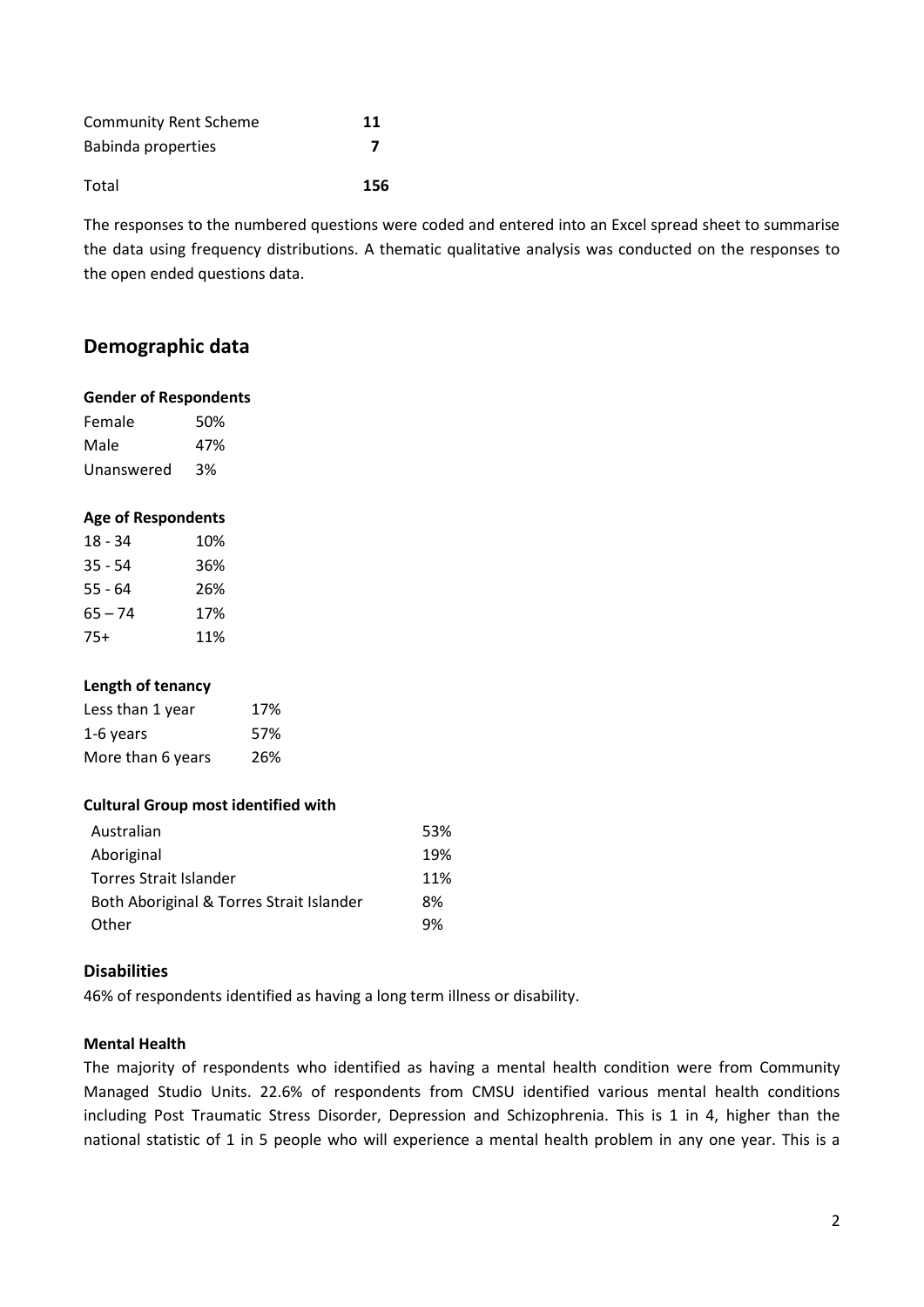reflection of mental illness deemed a higher needs category for social housing. The other 4% of respondents who identified a mental health condition were from Long Term housing and Community Rent Scheme.

## **Knowing Housing Manager**

87% responded they know who their Housing Manager is. 3% responded they do not know who their Housing Manager is. 10% responded they were unsure.

## **Language spoken at home**

84% respondents spoke English.

9% respondents spoke other than English at home, mainly Creole and Islander language.

7% respondents did not answer this question.

## **Concerns to Tenants**

Just over half of respondents, 51%, responded that Money Matters are one of the most important concerns to them.

28% responded that Safety was an important concern to them.

## **How Community Housing has helped tenants**

The majority of respondents, 79%, responded that they feel more settled in general. 63% responded that it provided better access to shops, schools, transport etc.

60% responded that it provided low cost housing.

# **The Services provided by Access Community Housing**

**92%** of tenants responded that they were satisfied overall with the services that Access Community Housing provides. Of these, **59%** were very satisfied and **33%** were fairly satisfied.

| Very Satisfied             | 92 |
|----------------------------|----|
| <b>Fairly Satisfied</b>    | 51 |
| Neutral                    | 4  |
| <b>Fairly Dissatisfied</b> | 4  |
| Very Dissatisfied          | 4  |
| No Response                | 1  |

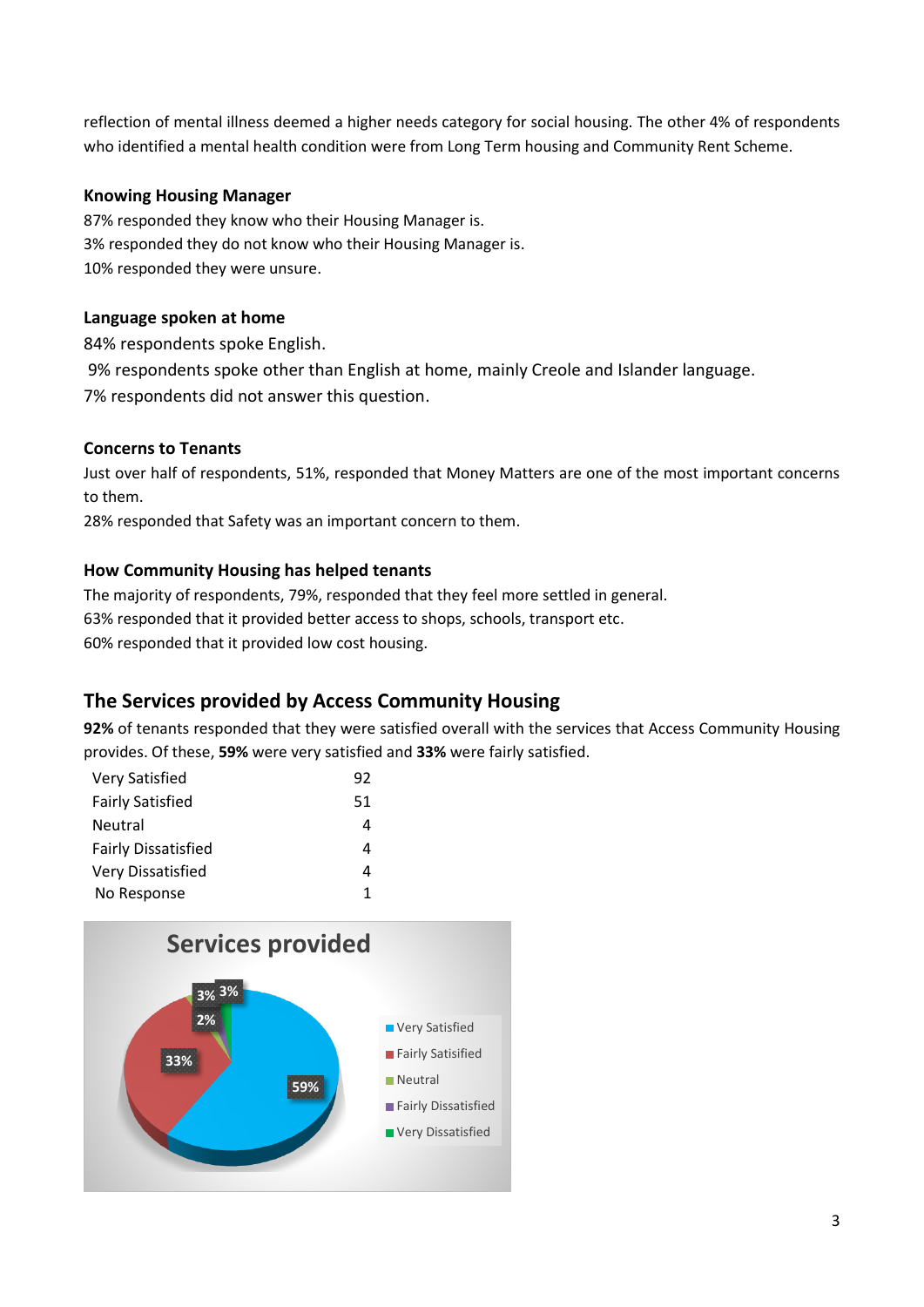### **Tenant comments on housing services**

Many tenants used the opportunity to provide positive feedback about Access Community Housing. A recurring theme was tenants' satisfaction with the housing that ACHC provides. Tenants' comments demonstrate that ACHC is fulfilling their ACHC Vision statement: 'The leading organisation through which people in need access affordable, suitable housing outcomes in Cairns and surrounding regions'.

**"***They are providing people with mental illness and disability and low income earners a place they can call home to feel more at ease. I think it's very important for people in my situation to have a place they can feel safe and feel at peace to have somewhere to sleep and continue with their lives."*

*"Provided me a place to call home, as I do not (have) good income to be able to rent in the private sector ."*

## **Rent Paid provides value for money**

90% of tenants responded that they were satisfied overall that the rent they paid gave value for money.

| Very Satisfied             | 80            |
|----------------------------|---------------|
| <b>Fairly Satisfied</b>    | 60            |
| <b>Neutral</b>             | 6             |
| <b>Fairly Dissatisfied</b> | 5             |
| Very Dissatisfied          | ર             |
| No Response                | $\mathcal{P}$ |



**Tenant comments on value for rent paid**

*"Providing safe affordable, clean, well maintained housing for people who need hassle free home e g health/medical issues".*

*"Nice unit, cheap rent"*

*"Maintenance of first class housing at affordable cost. Safety and security. Simply continue the excellent service you provide."*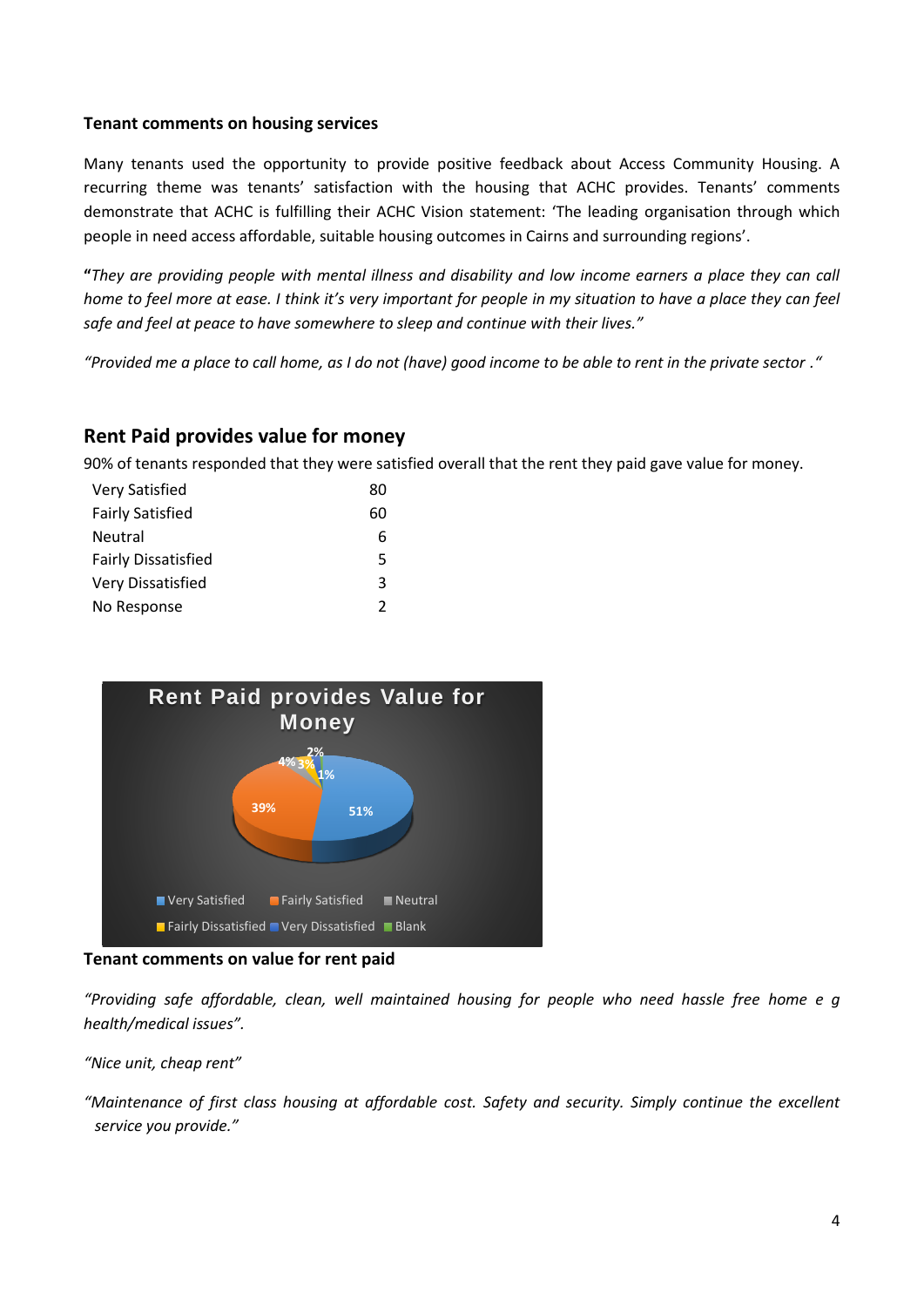# **Repairs and Maintenance**

93% of respondents were overall satisfied with repairs and maintenance services. Of these 56% were very satisfied.

| <b>Very Satisfied</b>      | 87 |
|----------------------------|----|
| <b>Fairly Satisfied</b>    | 42 |
| <b>Neutral</b>             | 8  |
| <b>Fairly Dissatisfied</b> | 6  |
| Very Dissatisfied          | 5  |
| No Response                | ጸ  |



### **Tenant comments on Repairs and maintenance**

*"Polite service, repairs done promptly; very happy."*

*"Access Housing keeps my home safe and always fix things that break."*

*"They follow up on reports about house maintenance efficiently."*

# **Condition of Home**

91% of respondents were satisfied overall with the condition of their home. Of these 65% were very satisfied.

| <b>Very Satisfied</b>      | 101 |
|----------------------------|-----|
| <b>Fairly Satisfied</b>    | 41  |
| Neutral                    | 4   |
| <b>Fairly Dissatisfied</b> | Δ   |
| Very Dissatisfied          | Δ   |
| No Response                | 2   |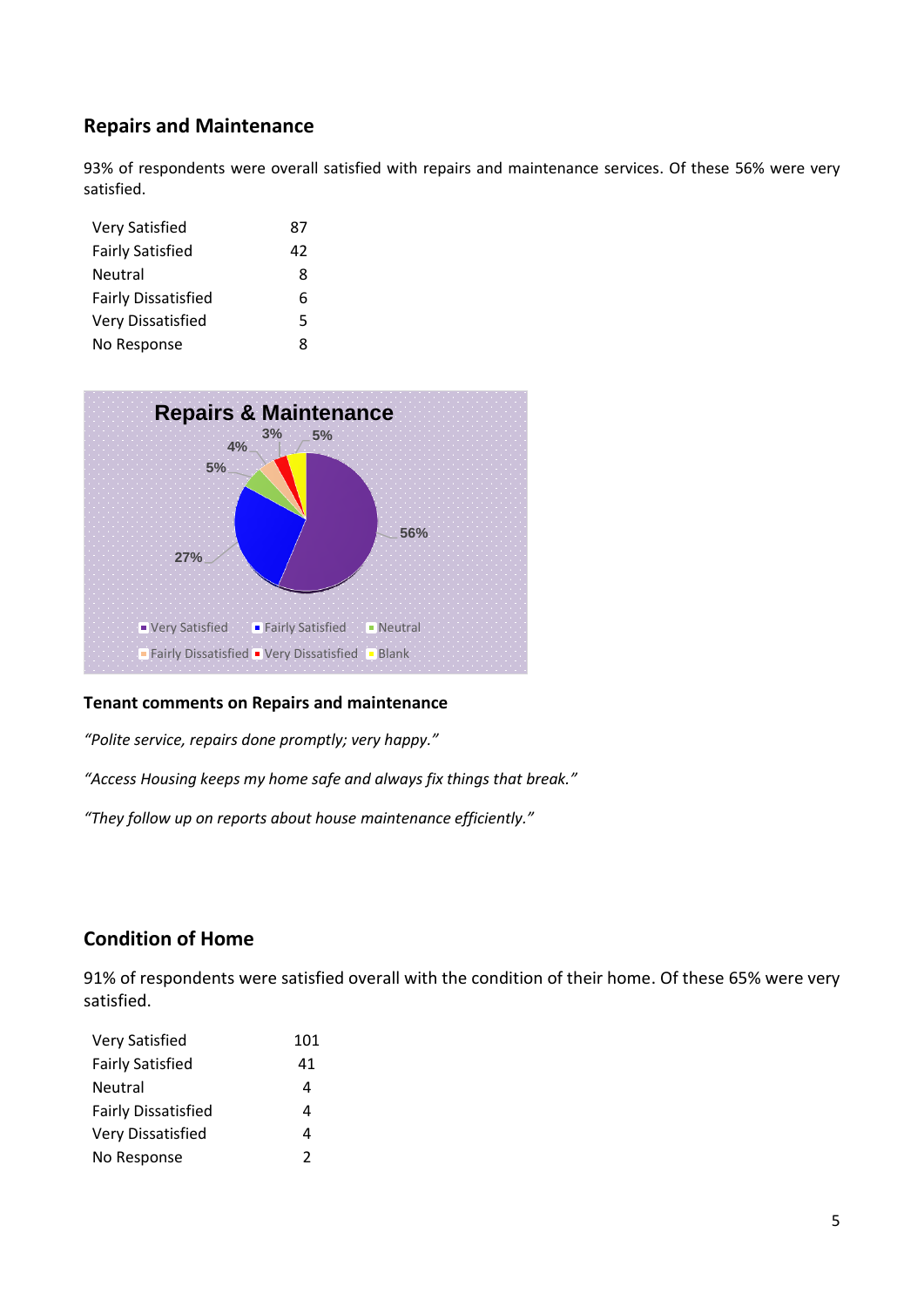

## **Tenant comments about the condition of their home**

*"Maintaining house in good condition. Everything is better from the day I first moved in."*

*"Having space around my home; everything is kept neat and tidy. Buildings are cared for."*

*"Accommodation is good; pleased with the gardener/groundsman."*

# **Communication**

### **Provided with clear information**

91% of tenants responded that they were satisfied overall that information their Housing Manager provided to them was clear. Of this number 63% were very satisfied.

| <b>Very Satisfied</b>      | 98            |
|----------------------------|---------------|
| <b>Fairly Satisfied</b>    | 42            |
| Neutral                    | 7             |
| <b>Fairly Dissatisfied</b> | 4             |
| Very Dissatisfied          | $\mathcal{P}$ |
| No Response                | ર             |

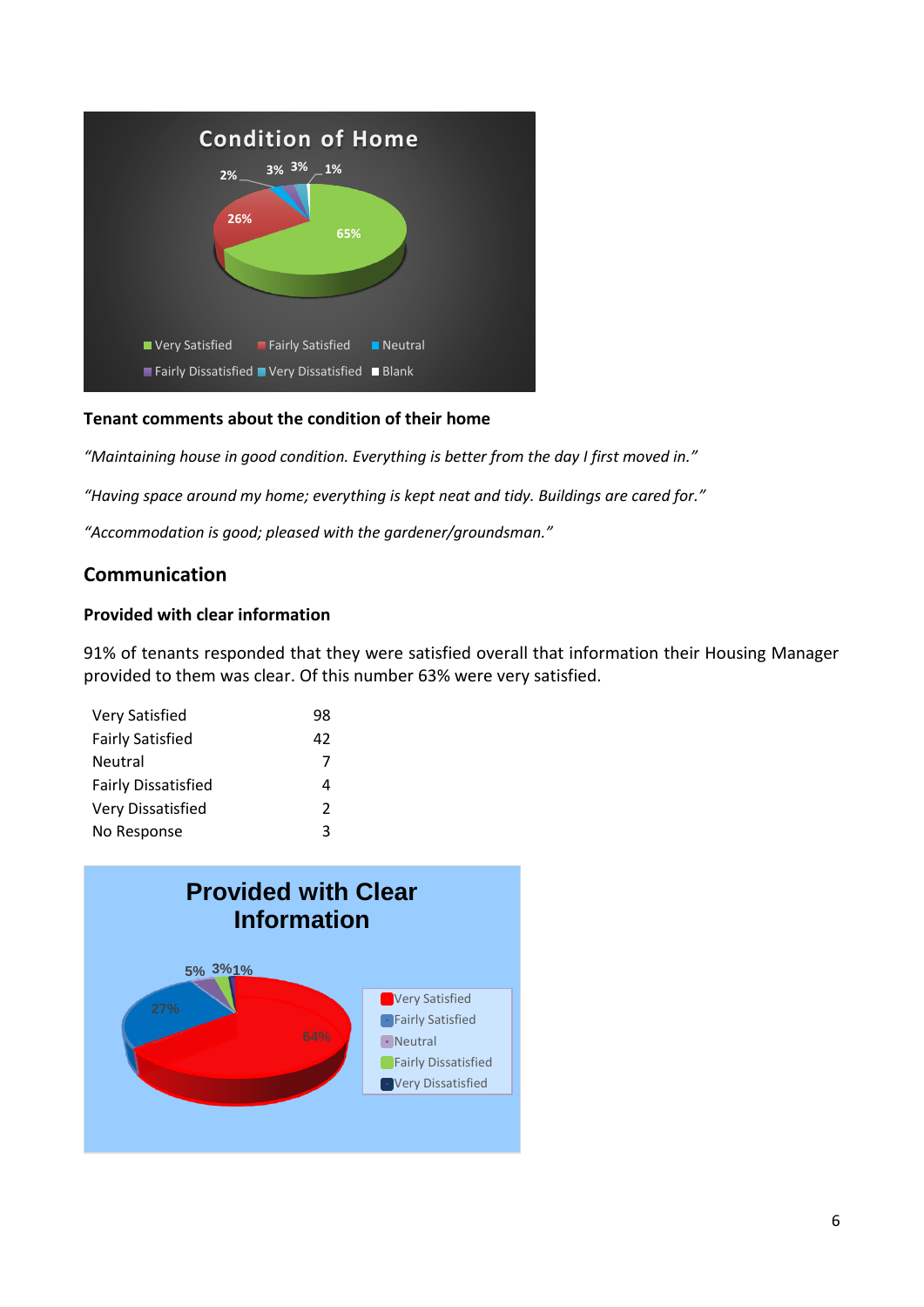## **How you have been dealt with by ACHC staff**

91**%** of tenants responded that they were satisfied with how they are dealt with by Access staff. Of these, 64**%** were very satisfied.

| <b>Very Satisfied</b>      | 98            |
|----------------------------|---------------|
| <b>Fairly Satisfied</b>    | 43            |
| <b>Neutral</b>             | $\mathcal{P}$ |
| <b>Fairly Dissatisfied</b> | 10            |
| Very Dissatisfied          | Ω             |
| No Response                | ર             |



#### **Helping tenants to understand their rights**

83% of respondents were satisfied overall with the way they have been helped to understand their rights as a tenant. Of these 57% were very satisfied.

| <b>Very Satisfied</b>      | 88 |
|----------------------------|----|
| <b>Fairly Satisfied</b>    | 41 |
| Neutral                    | 14 |
| <b>Fairly Dissatisfied</b> | q  |
| Very Dissatisfied          | 1  |
| No Response                | ર  |

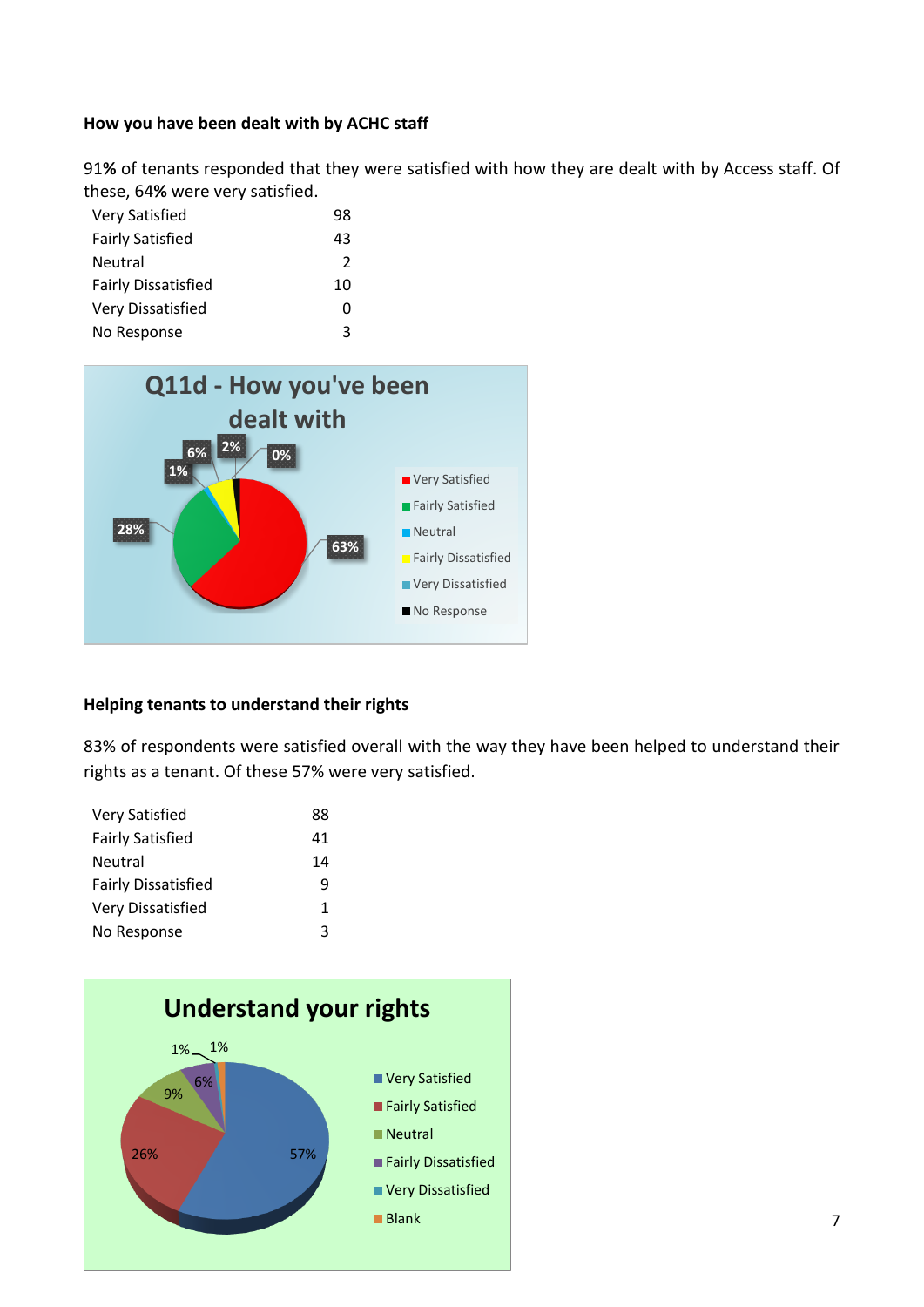## **Handling of Complaints**

73% of respondents were satisfied overall with the way complaints are handled.

| <b>Very Satisfied</b>      | 63 |
|----------------------------|----|
| <b>Fairly Satisfied</b>    | 35 |
| <b>Neutral</b>             | 20 |
| <b>Fairly Dissatisfied</b> | q  |
| Very Dissatisfied          | 5  |
| No Response                | 7Δ |



### **Tenant comments on communication**

Communication is a key factor in how tenants experience and perceive ACHC services. The following communication themes were identified as important to the respondents:

### **Dealing with other tenants/neighbourhood issues**

*"Managing complaints and noisy neighbours"*

#### **Understanding**

*"Being understanding about illnesses and accidentally missed rent payments."*

### **Responding**

*"My emails, phone calls and questions are always responded to."*

#### **Informing and Explaining**

*"I think everything is done very well, tenants are kept well informed ie newsletters; notification to tenants re entry by companies i.e fire inspections."*

*"Advise tenants' rights and obligation."*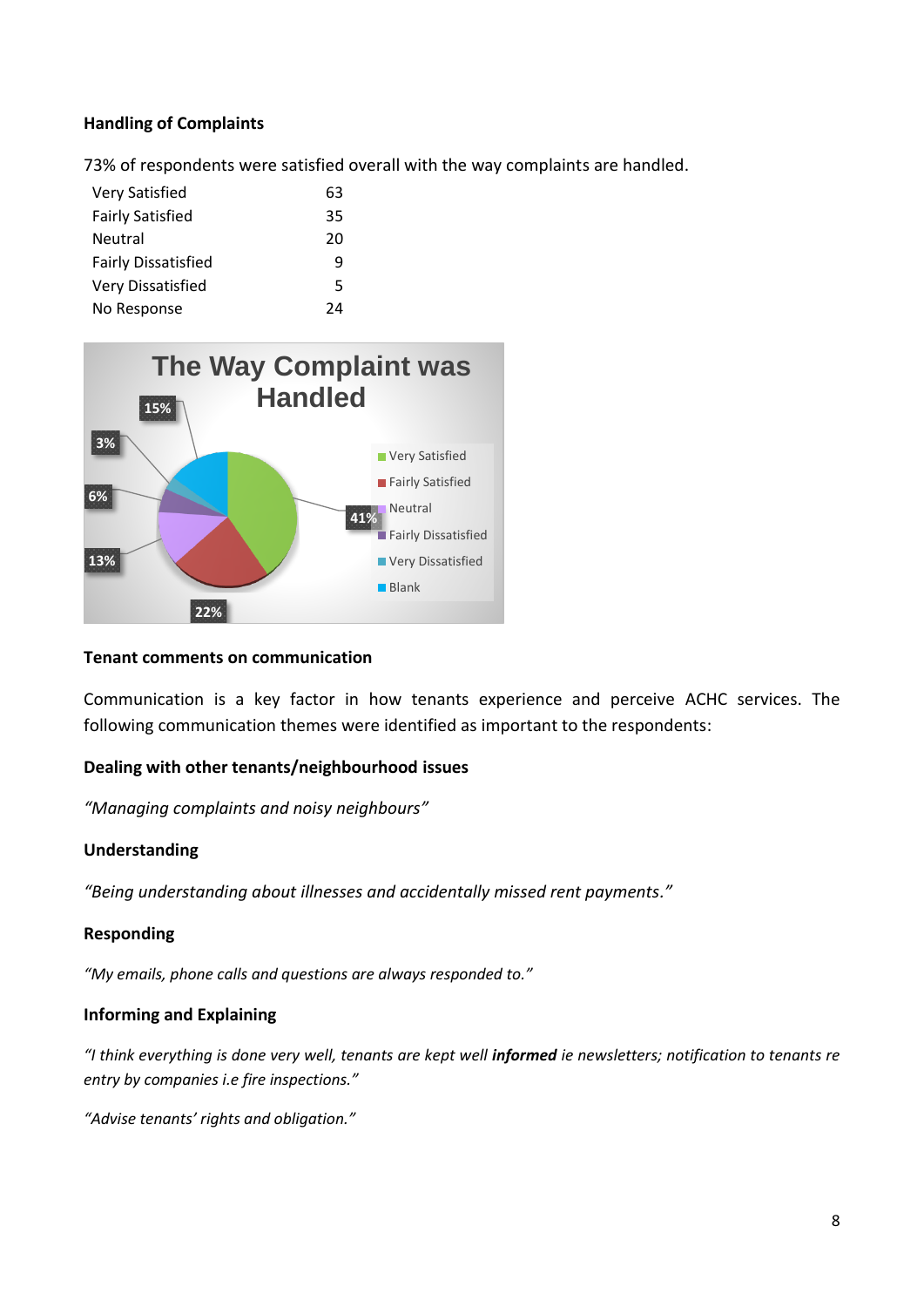## **Helpful and Respectful**

*"Staff courteous to tenants in the office and on the phone.*

*"The staff are helpful and easy to talk to."*

## **Tenant Engagement**

#### **Newsletter**

81% of respondents read the tenant newsletter.

| Yes         | 125 |
|-------------|-----|
| No          | 22  |
| Unsure      | Δ   |
| No Response | 5   |



### **Newsletter - Informative and Interesting?**

77% of tenants responded that they found the newsletter to be informative and interesting.

| Yes         | 110 |
|-------------|-----|
| No          | 13  |
| Unsure      | 19  |
| No Response | 14  |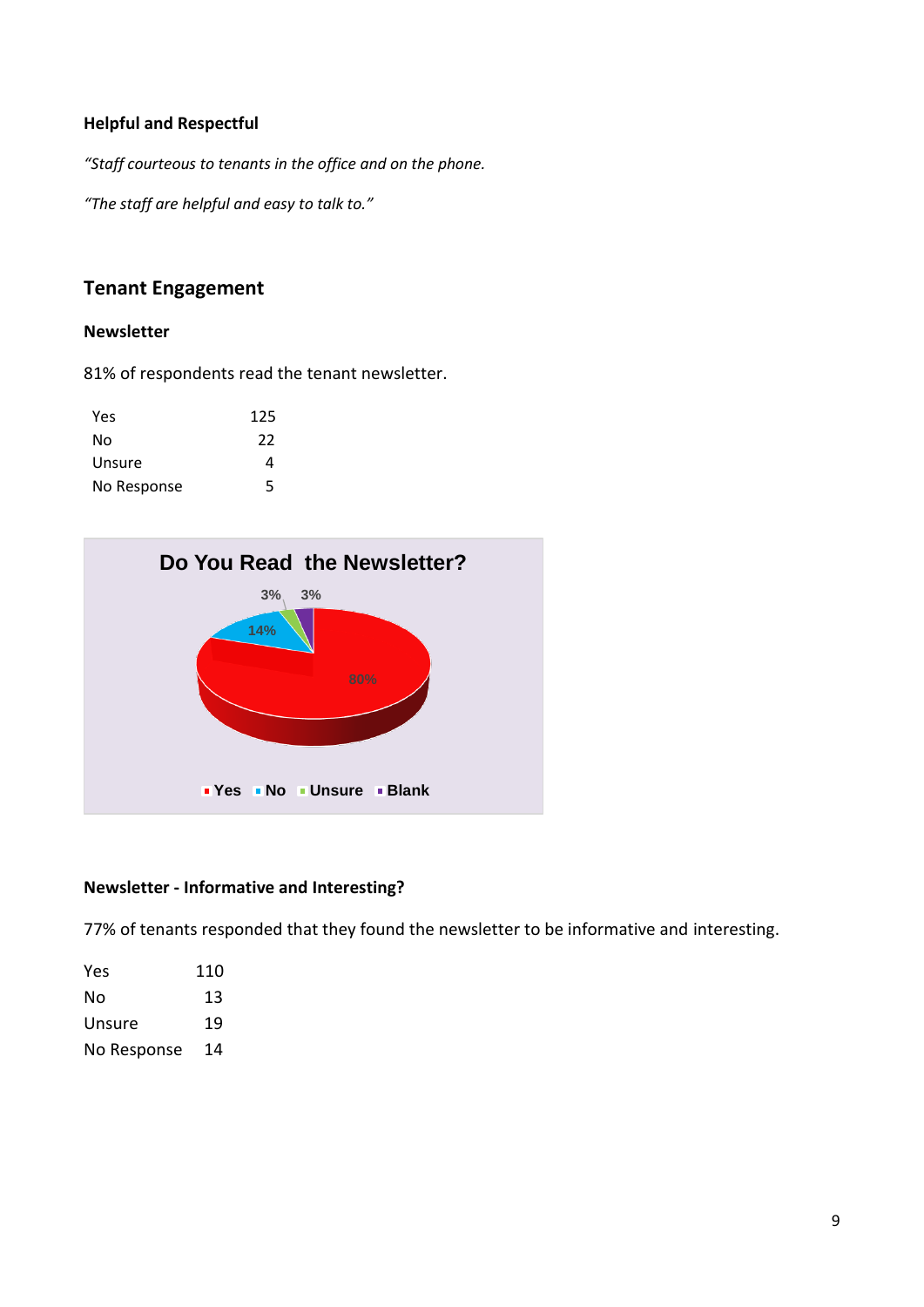

## **Tenant comments about newsletter**

*"Covers a great range of topics; needs to be longer."*

*"It's a good newsletter"*

*"Tenants are kept well informed "*

### **What would you like to see in the newsletter?**

The most popular items identified were:

- Vouchers- either awarding or promoting through competitions and draws
- Recipes
- Information about Housing services and Access Housing
- Hints, tips for budgeting

### **Activities/interests of tenants**

In answer to the question 'Which issues/activities are you interested in, the 3 most popular responses were:

| Gardening                                 | 41%   |
|-------------------------------------------|-------|
| Cooking quick and easy budget meals 33.5% |       |
| Arts and crafts                           | 31.6% |

### **Preferred methods of communication**

In answer to the question 'which methods of communication do you prefer when ACH wants to inform you about community events, services, activities, and get your feedback?', the responses were: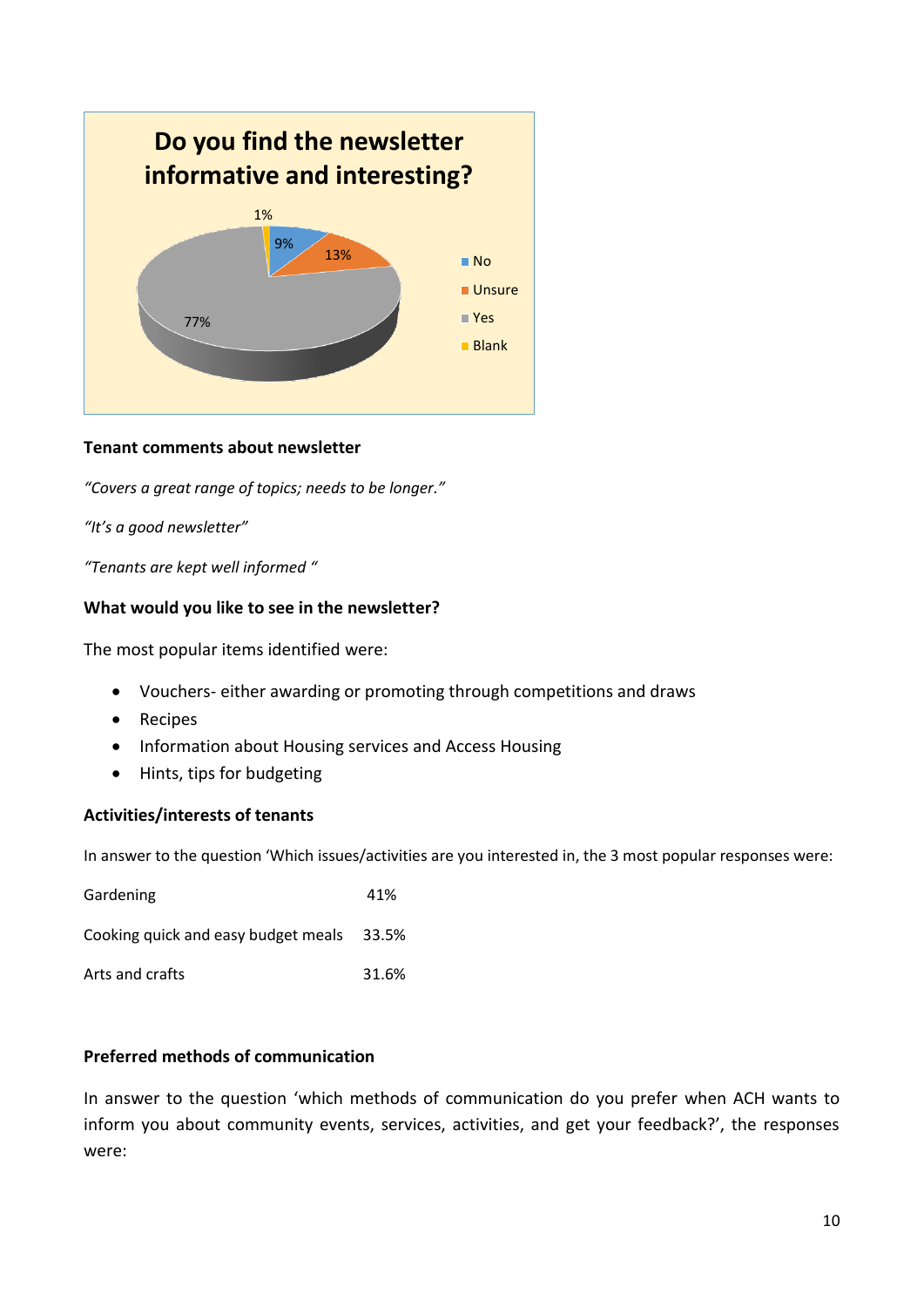| By telephone             | 45.8% |
|--------------------------|-------|
| Mailed survey            | 36.7% |
| Tenant newsletter        | 36%   |
| Visit from Housing staff | 26.4% |
| Text message             | 22%   |
| Email                    | 11%   |
| Through the website      | 0.6%  |

# **How can Access do things better? Tenant comments/suggestions**

The following main themes were identified with comments on improvements.

## **Dealing with other tenants/neighbourhood issues**

Tenants are concerned about other tenants' anti-social behaviour and community safety that affects them and the complexes as a whole.

*"They could deal with the alcohol and violence within the complex a lot better."*

*"Warn the known bullies that their intimidatory behaviour will not be tolerated."*

*"Rules should be looked at- specially for people who suffer bi polar; noise is unbearable."*

*"Screening people more to who you are going to put as a tenant. Please consider who you place in these units."*

*"Attend property to present 'a face of authority' at crisis/critical times; attend with police."*

*"Listen to tenants genuine problems which include neighbours who don't respect their surroundings. More one on one time with troublesome tenants to trouble shoot instead of relying on police to do it."*

## **Communication**

The themes of Responding; Informing and Explaining were identified;

*"To follow up complaints in person and have mediation when needed, not just sending letters."*

"*Need more information about what's going on."*

*"Give us more information about our tenancy and housing."*

*"Could better help tenants understand rules for those who need assistance."*